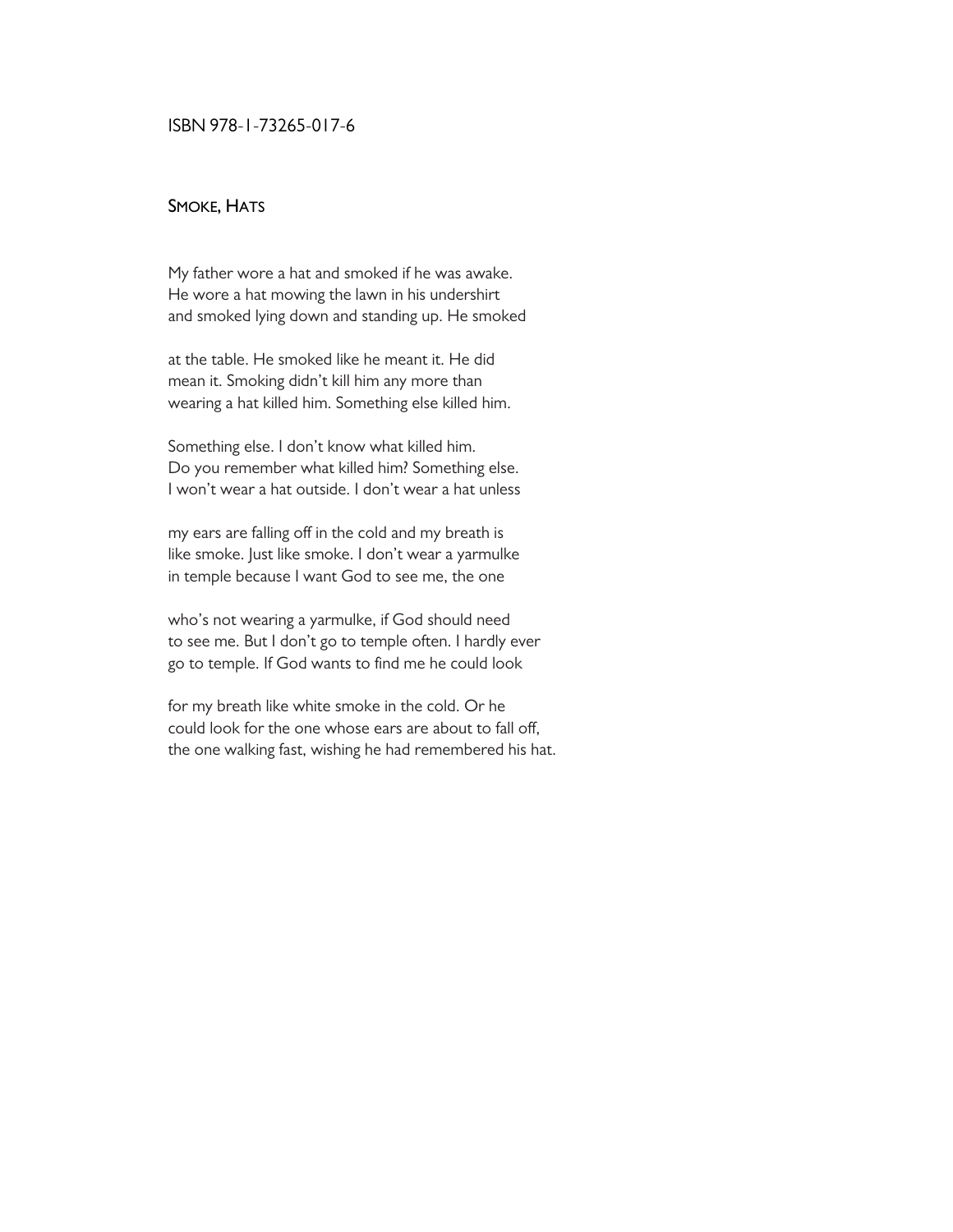## **ERASURE**

The branch, when I pry it up out of the ice

on the patio because I mean to let it dry and

set it on fire for its negligible quantum of heat,

leaves a foliate negative that melts and fades,

the only image of itself it will have ever surrendered,

like leaf prints on a sidewalk or

indecipherable graffiti on the previously never-noticed walls.

Absence, being infinite, is what sticks, what enthralls.

The sun itself will have to count on

the memory of surviving stars when

approximately eight billion years from approximately now

it has its last day and falls into the always

night, those sister stars who knew their little brother

when he was obnoxiously hot, unmercifully bright.

Memory is what we have until memory fades away.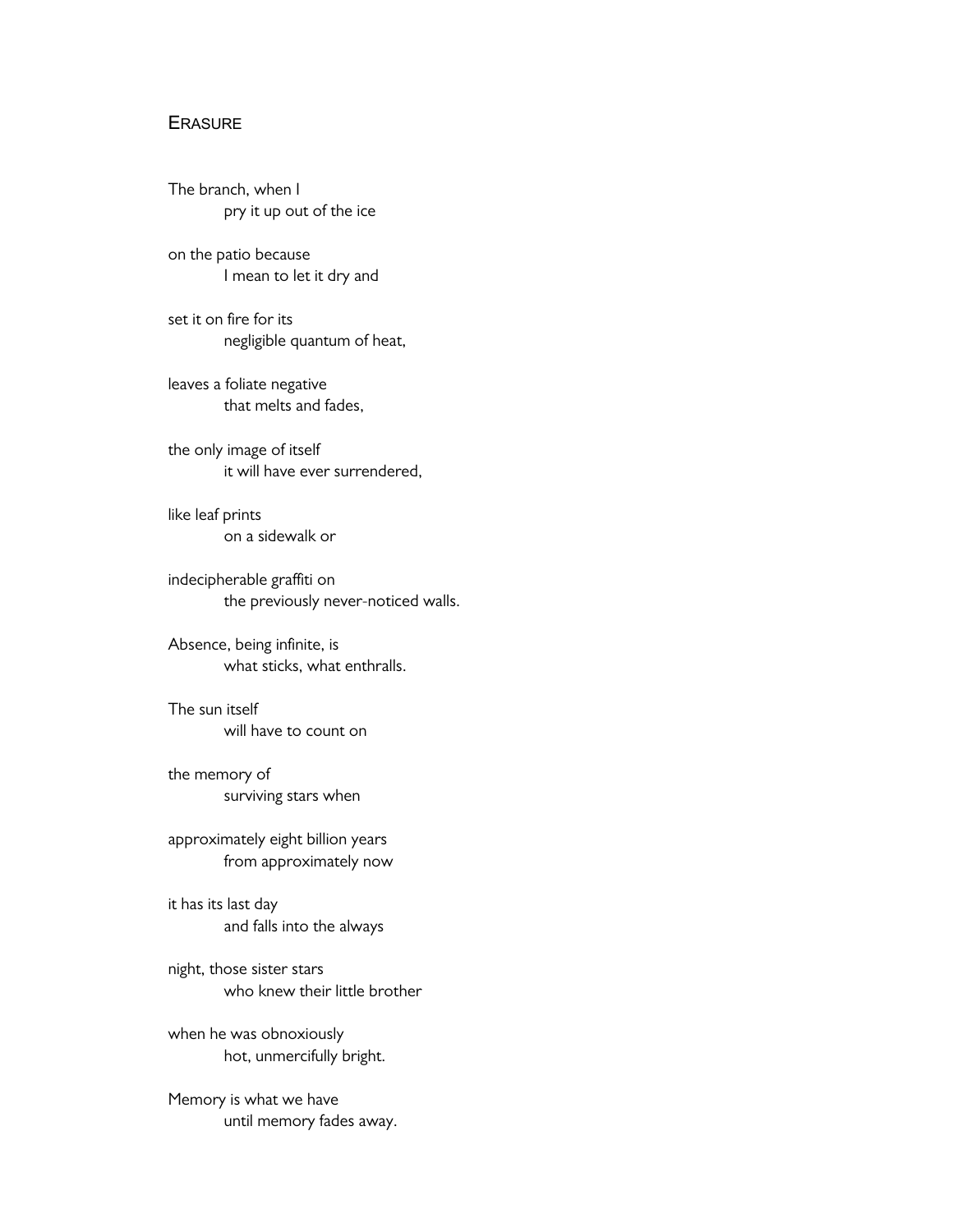## POET DESCENDING A STAIRCASE

The logical thing would be couplets, one line for each foot and so on until you get to

the landing where your love is waiting, naked as you are, except it turns out there are an odd number of steps so you

climb back to the top, so sorry, and try to figure out whether tercets will get you where you need to go or some odd combination of couplets, tercets, quatrains,

anything that gives the appearance of intentional art, but not having counted stairs on the way back up you have no freaking idea how to get to the bottom of things without falling insouciantly down

the entire flight, your head clipping the banister balusters like a xylophone and your arms and legs changing places continuously as if in a cubist cartoon which they in fact are in while you try to keep smiling that same smile which your love once said in different

circumstances, never to be repeated after tonight, she found impossible to resist.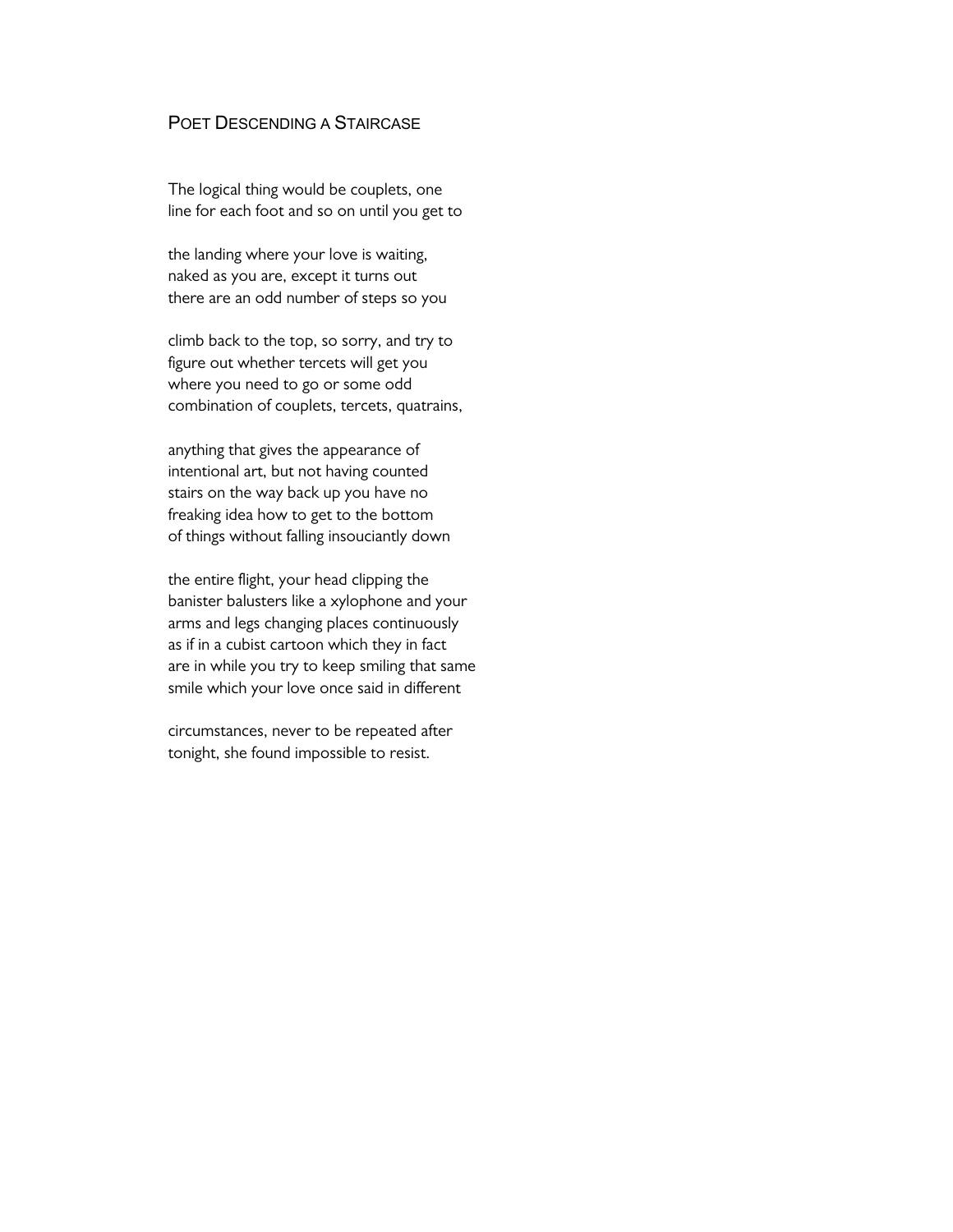## THE PAINTING OF THE BARN WITHOUT THE BARN

for Joan Snyder

In order to paint the painting of the barn without the barn you must first give up

the rectangle, which would have been useful as a tool for scale, proportion,

position on the canvas, general uprightness, flatness, thingness, off which the light

of a normal day might be reflected. You must also bid regretful farewell to the bean fields

surrounding the barn. Even the rolling hills of your neighbor's property in the far

northeast corner of your frame and their possible contribution to perspective must be

gainsaid in favor of the idea of the barn, the idea of the color of the barn and what

shape that idea takes if it is meant to contain the idea of small, useful animals, the idea of hay.

Eventually you begin to paint. Eventually the ideas find their favorite colors and arrange

themselves the way notes arrange themselves on the page for someone who has never read music.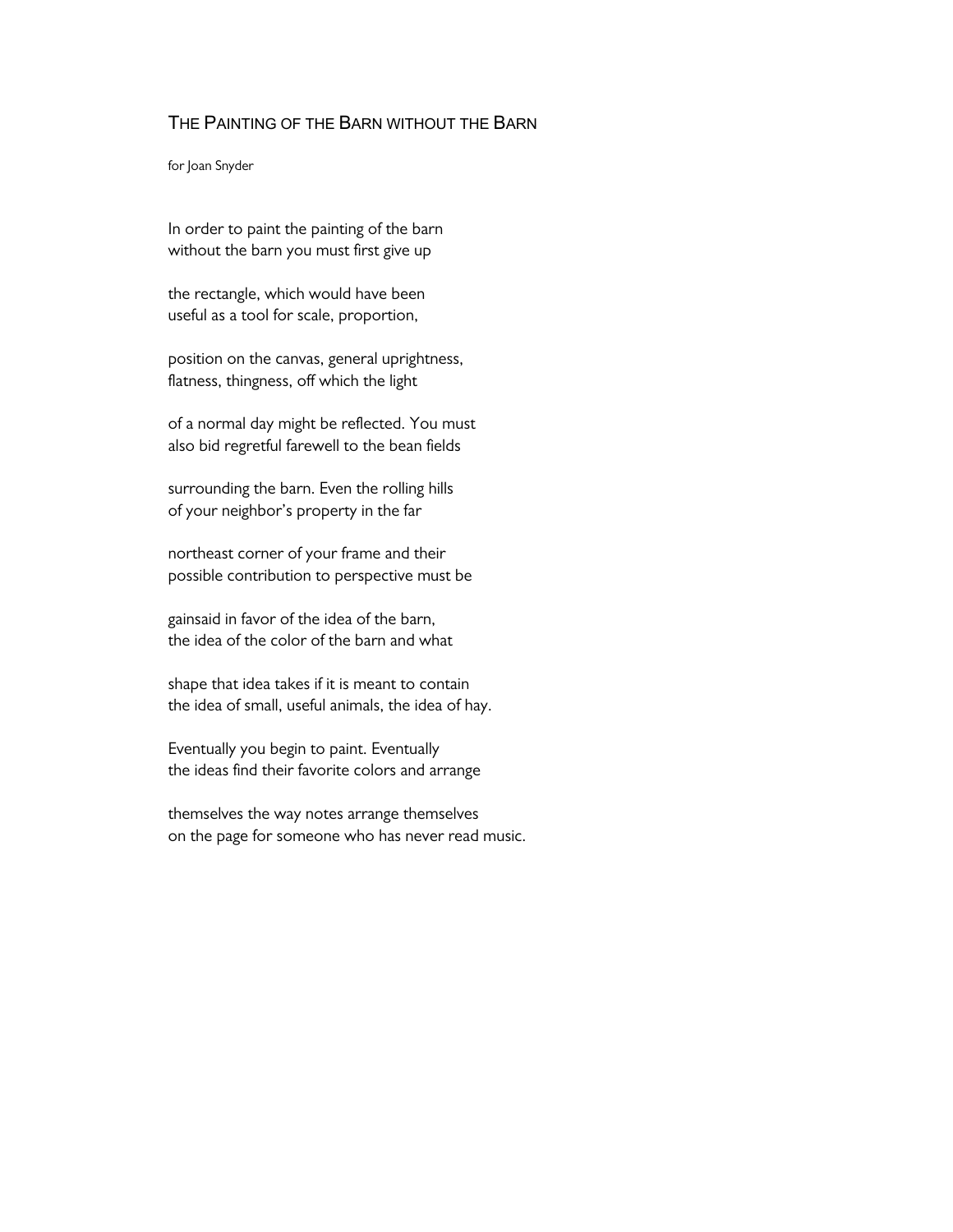## THE POET DECIDES TO STOP WRITING

for Mark Strand

We could have guessed where you were headed, I suppose, even from your early work, with its

Focus on the edge of the page, the comforting Distance between people and other people, things

And other things. But even liminality, an entire Lifetime of it, has limits. It would take someone

As determined and crafty as you to figure out How to start unsaying, in that consistent, understated

Style, what you've already said. Perhaps you Started not writing too late to undo what you wanted

Undone. Or was it mainly your intention to Slowly start the planet rotating in the opposite direction

On its same and only axis? We are taught early on, If we happened to have been paying attention,

That in the world of real numbers, every integer Has its real and necessary negative. There are

Alternative universes, populated only by Mathematical necessity, made plausible by what

We have discovered we may not know. This is Where all the unwritten poems go, traveling out

From here, one by one, converging with what you Always suspected, although unseen, we just might need.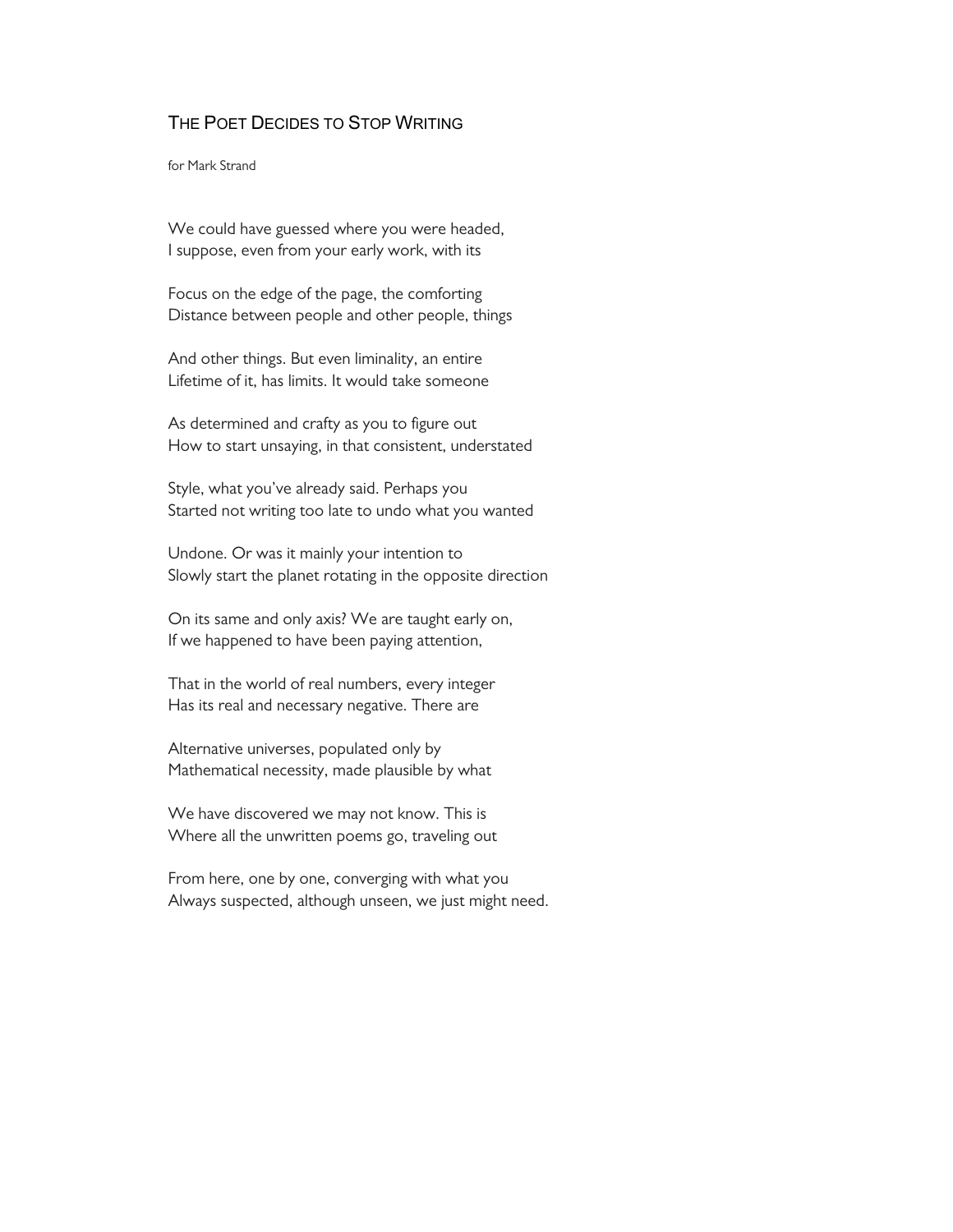## THE ANNUAL WORKMEN'S CIRCLE PICNIC, SUMMER, 1955, IN A FIELD OUTSIDE NASHVILLE

Exactly how they picked the field I'll never know,

far enough away from anything you could call a road so that several

minutes of involuntary bouncing

were required, nearly my favorite part of the whole day, next to the hot dogs,

which had more bite in them the way Yiddish

contains more vowels and consonants, and my first taste of beer, which, although Schlitz and foul,

was undeniably cold and important.

How my sister made it through the day I'll never know, what with no friends and nothing

to do but pitch horseshoes and play poker

and throw a ball at wooden bottles for a kewpie doll or a stuffed panda,

both of which she was far too old for,

and try to stay out of the sun and put off going to the portable to pee, which would be

impossible since everyone was looking.

Everyone looked old to me and used up in this field out in the country, but happy,

just how happy I'll never know, happy

not to be dead in Poland or Ukraine, happy to have found a place to have children in,

strange and plausible,

a place to pitch a tent at the end of summer. This is how I came to be here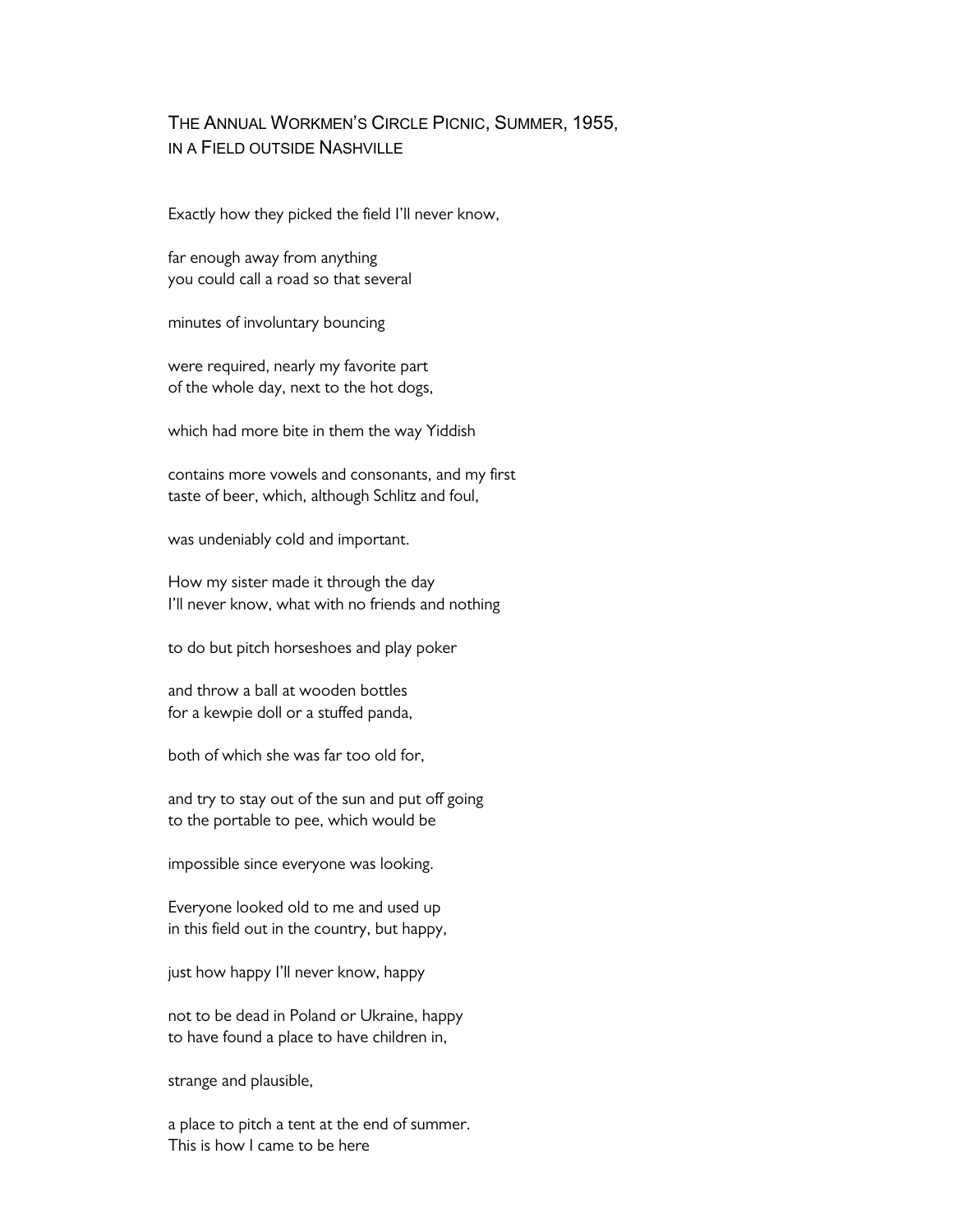or anywhere, a group of men deciding

that Nashville needed one more Jewish tailor to come stand in this field with his family,

to drink his beer, to be nothing exceptional.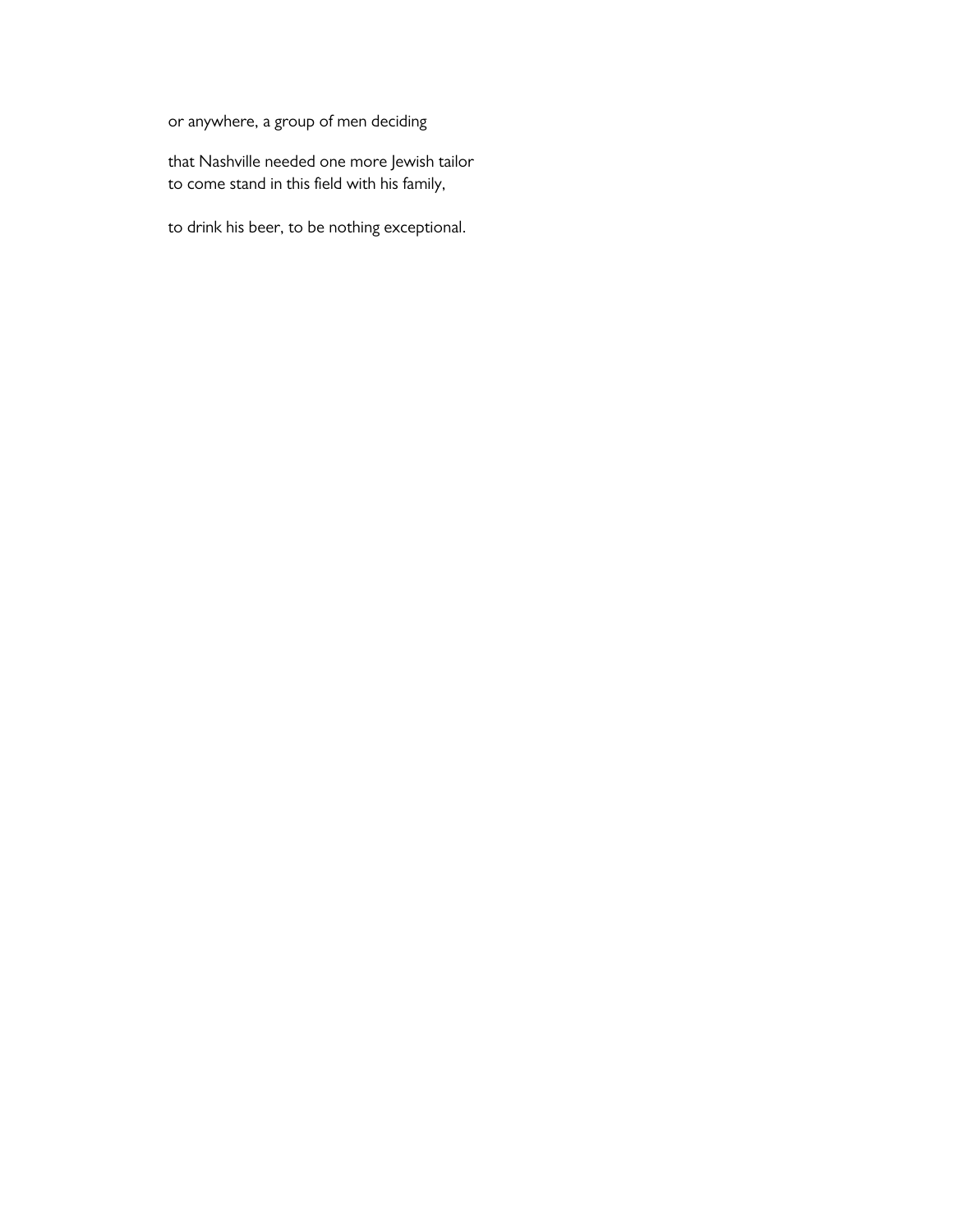#### SEASONAL, AN ODE

Deadheading the geraniums, what am I prepared to miss most? That scent of green on my fingers and, now the summer is done for, their perfervid insistence on red, red, yet more red before I decide to stop watering them.

I am not in love with the natural world. It's the unnatural world I worry about, the late bloomers, the unnaturally early risers, all the instances of life imitating art imitating life. I love what lingers unreasonably long past its season.

Who among us is not cultivar? And what was the purpose, exactly, of the hyper-extended tailfins on the '57 Impala, other than to fill me with disappointment and desire?

So what if we end up unlovely embers in a fire we didn't set? It's time to stop whining and prepare for the worst, to turn on the lights the way we always turn on the lights to welcome the unreluctant approach of nightfall.

If you listen hard, no matter how bad your ears are, you can hear the sky and all its air turn cold and occasionally concussive. Are you ready for some football?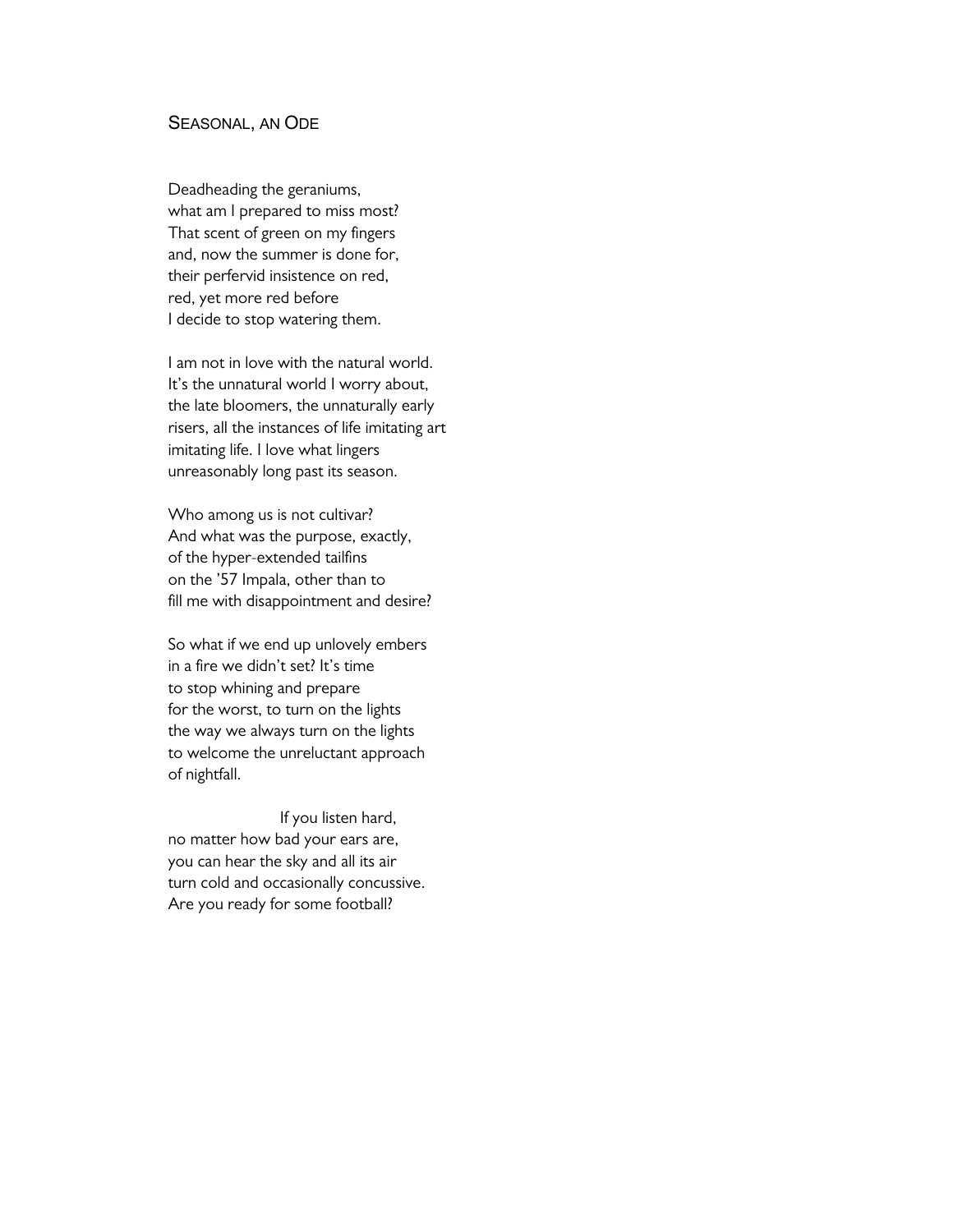# THE OLD POETS IN LINE AT THE URINALS AT THE WRITERS' CONFERENCE

Since there are only fifteen minutes between the end of one panel and the beginning of the next, they come running, although truth

to tell, few can actually still run, to get their chance to stand before the bright white porcelain concavities we seem

to be so much the better at producing than the French have ever been. We are not thinking of Marcel Duchamp as we stand there,

dangling our penises absent-mindedly, like scarred old tools that, once we have them in our hands again, we half-expect to know

the secrets of life. We are also not thinking about the young poets in line behind us trying not to look impatient or annoyed.

Their time is coming, although not before we shake off the last drop, zip up and flush, assuming we remember to do all three,

assuming we can finish what we started so long ago with such imperfect knowledge and animal enthusiasm. For now,

however, we stand as one, an ancient navy at the bright tile wall, trying to visualize the ocean, trying to call forth the tide.